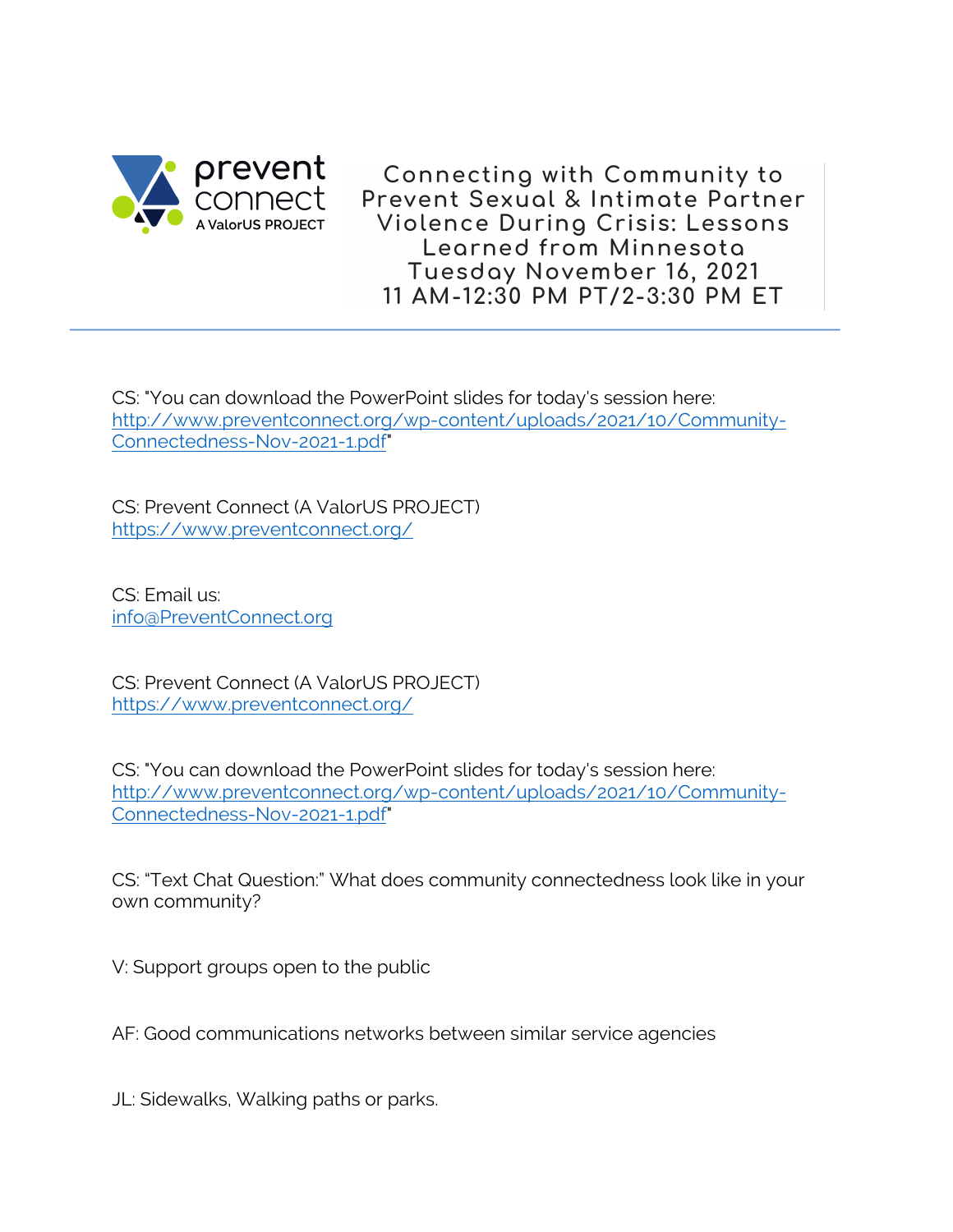CF: The amount of resources

CB: Knowing the people in your community by face at a minimum.

LH: Strong communication connections

MR: Supportive community with other organizations

JB: connected resources

DF: Multidisciplinary collaborations.

S: Know the composition of our cities and counties, and knowing the community leaders and elders that are working from the communities for the communities.

LH: Sharing resources, connecting others to resources

FM: Mutual aid groups

SC: getting resources out in the community connected

EVH: community agencies working as partners. light rail.

JH: Clear communication between agencies and organizations, mutual understanding of the issues the community is facing

SP: Working in collaboration with various organizations within our community. Ensures comprehensive client care.

FM: Culturally specific resources.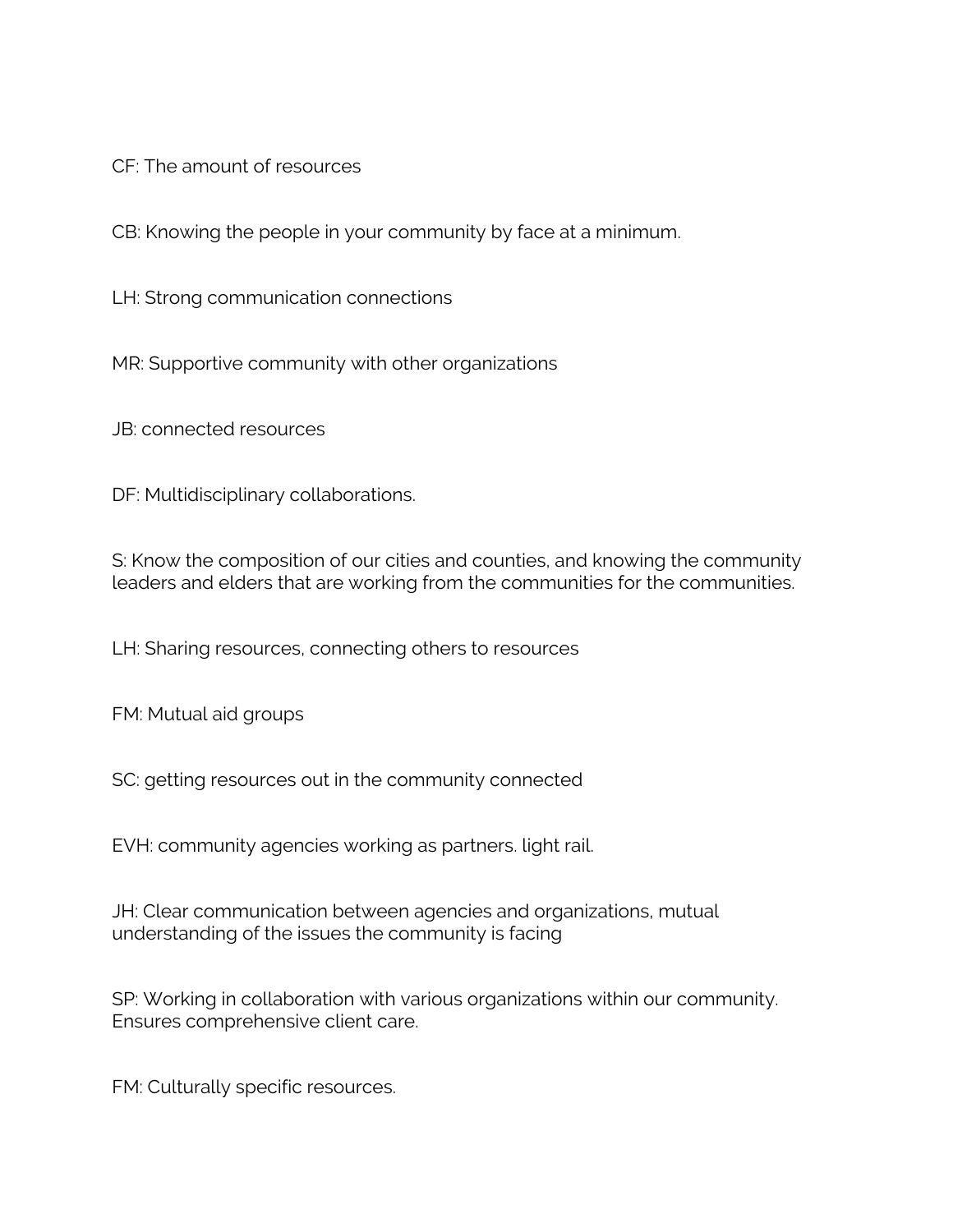LL: lots of gatherings of people and people know other people things are happening locally.

CE: mutual aid groups doing food distribution / free pantries, gathering for arts and cultural events, abolition reading groups, resident-led efforts.

ST: Neighbors who know each other and give and receive help.

CS: Men As Peacemakers: https://www.menaspeacemakers.org/

SH: Access to support services, community gatherings.

NZ: a community where people care about each other to ask about each other's lives or provide support- ex: I've heard that if you don't wonder or ask where someone was when they were missing (your neighbor hasn't been around for a week) then you aren't in community because that person only exists for you when you see them and not beyond that.

MG: Community reaching out to each other. Often persons living with mental health conditions may struggle to be in community. A community is connected when it is defined and has clear guiding philosophies. For instance, a birthing center that create a village online and in-person intended as a resource for connecting birthing persons in multiple ways.

JW: (question for those in the chat) do you think that busier schedules has lessened community engagement? If so, how could we create community despite busy schedules?

JW: as a result of covid

RHS: A community where persons are less judgmental of those in crisis situations, and work to find solutions and what they can do to implement those and improve the overall the cohesiveness of the community.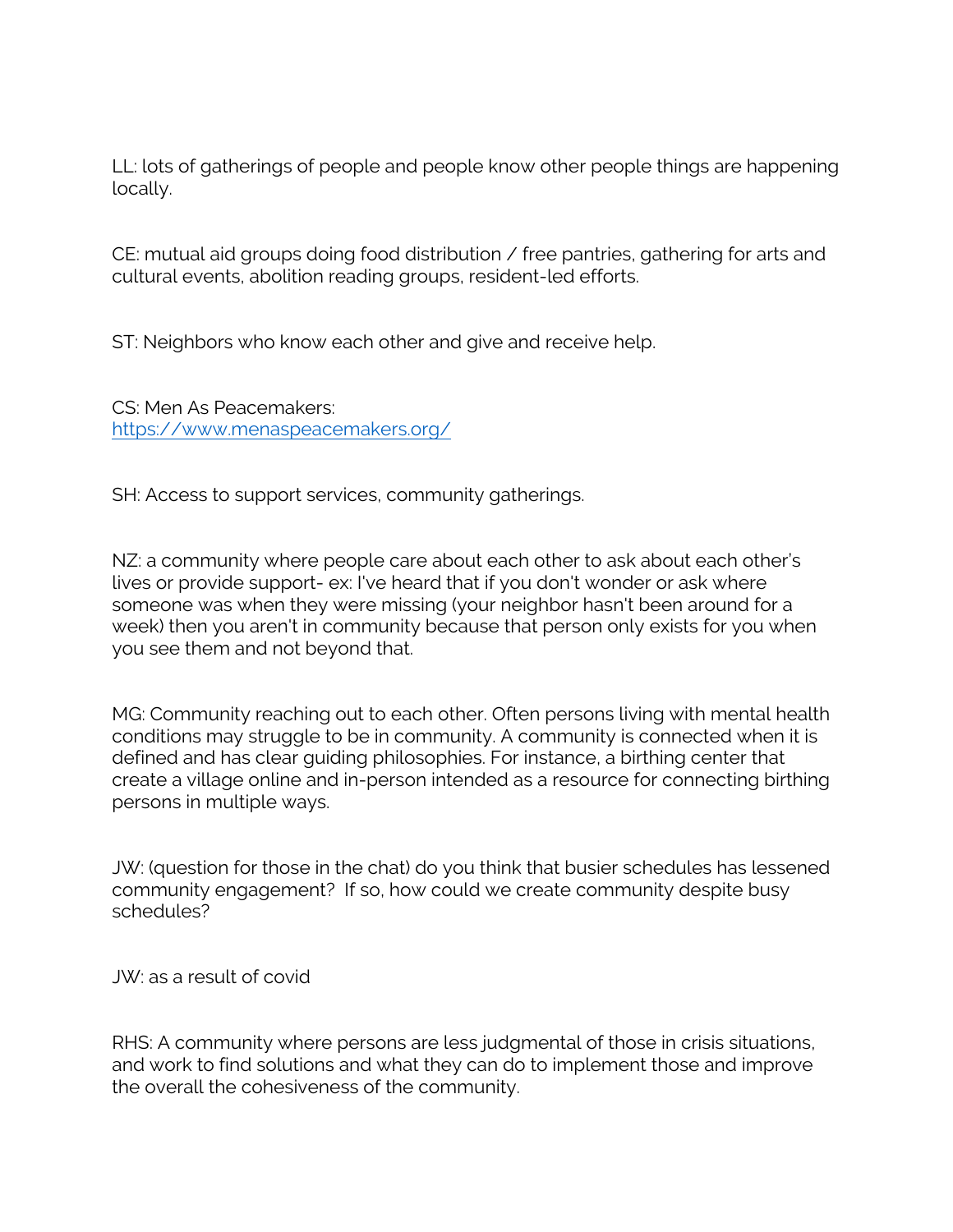CB: We have to be more intentional about community engagement. Carve out time for it.

YA: Community Collaboration

AR: Busy schedules has definitely caused a disconnect with community and with even close relationships.

GF: Our organization collects items for helping agencies in the city on a quarter basis; i.e., Women & Children shelter, Homeless shelters, Food Banks, etc. We also set up a booth on a quarterly basis at the installation to get the word out about Sexual Assault and Sexual Harassment resources. to the military and the local communities. Annually, we participate in Sexual Assault Prevention Month activities for the entire month.

CS: https://www.health.state.mn.us/injury

CS: Transforming Generations: https://www.transforminggenerations.org/

CS: "Text Chat Question:" How has the COVID-19 pandemic forced your organization to take the rug away, like in the previous example?

DB: Limited staffing during open hours, which are 24/7. No meeting in person with DV/SA clients was incredibly hard. No in-person court appearances...

CS: Community Narrative + Prevention Toolkit: https://www.menaspeacemakers.org/mdhreport

RHS: Made us look at how we work together as an organization and with organizations outside of ours. We are now looking at diversity and inclusion issues to make sure that we are creating the environment that we claim to be and to be willing to be uncomfortable during that transition.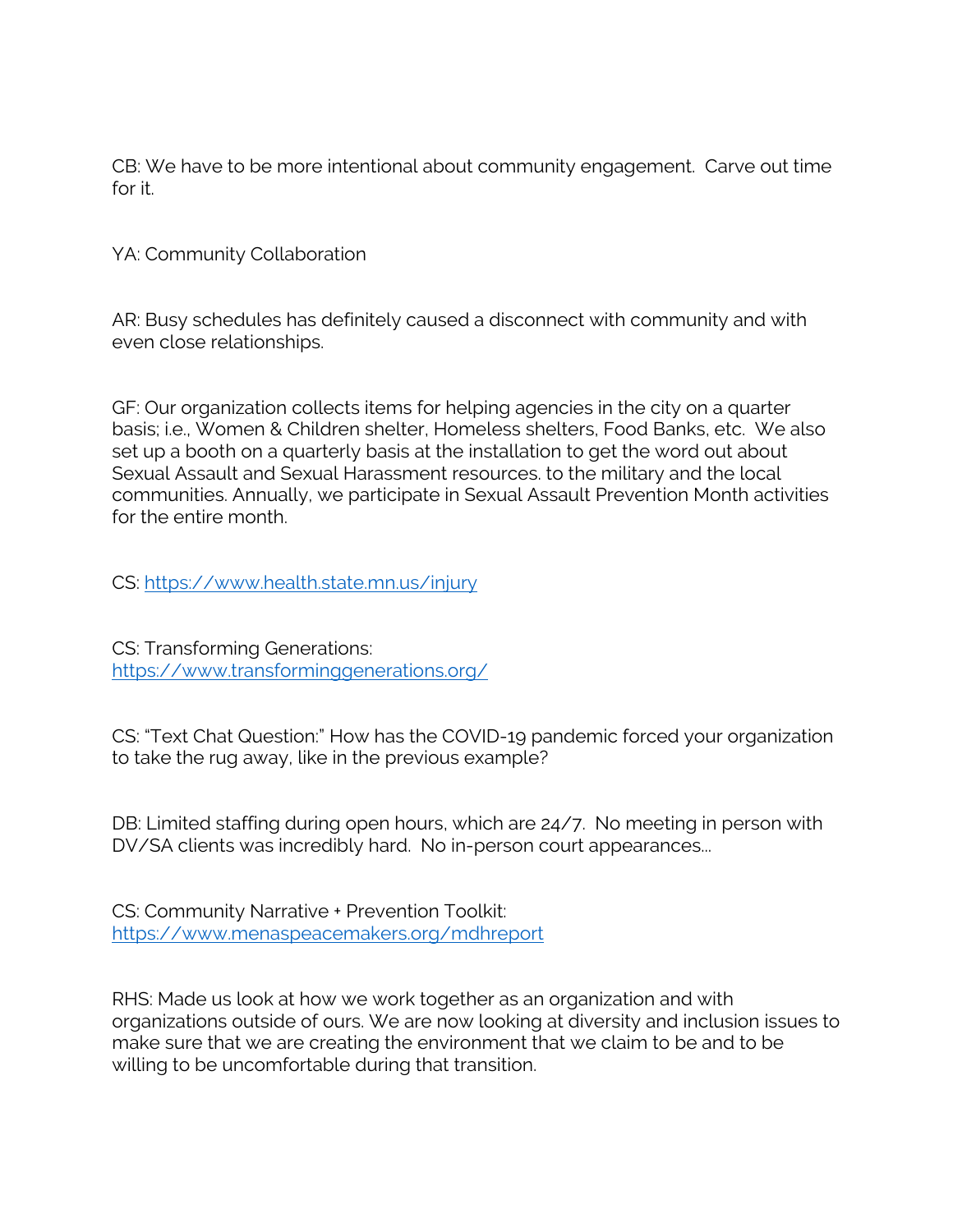DT: We had limited access to our participants, we weren't able to be in the court room with them and it stopped in person services.

AJK: The quote about the rug was: "I'll say this, 2020 lifted up the rug of all the ugliness we've swept under the rug. And it just said, 'You know what, no more rug. Have all your crap and then not only just have it, we're going to place more crap on top of it.' And it really forced organizations and funders to think about how do we do community work."

SB: We learned how inaccessible in-person court was to many of our clients (victims of domestic violence).

YA: Telehealth

DT: Agree @ashleigh

RS: I think it showed, especially between the prevention and intervention teams, how connected we are and how necessary basic needs (food, housing, mental health) are to participate in deeper healing or longer term solutions. It made us shift and realize where our gaps really were when we thought things were going "pretty well."

EM: We've been doing a lot of Anti-racist organizing and have been addressing epistemic ethnocentrism, and the ways research/evidence-based strategies (esp when mandated) can cause harm, erase local knowledge, skills, culture, and force assimilation. If survivors are the experts in their lives, so are communities of survivors, so we are making sure not to enter community with our capes on, and that we see these experts as equals in our planning, implementation, and evaluation of Prevention work.

NZ: I think sometimes I avoid the work or challenge it- I had to chat with someone who oversees police navigators and I talked to her about how my role isn't to "improve" that system but to decentralize power from it.

EF: Love the garden as a center of connection.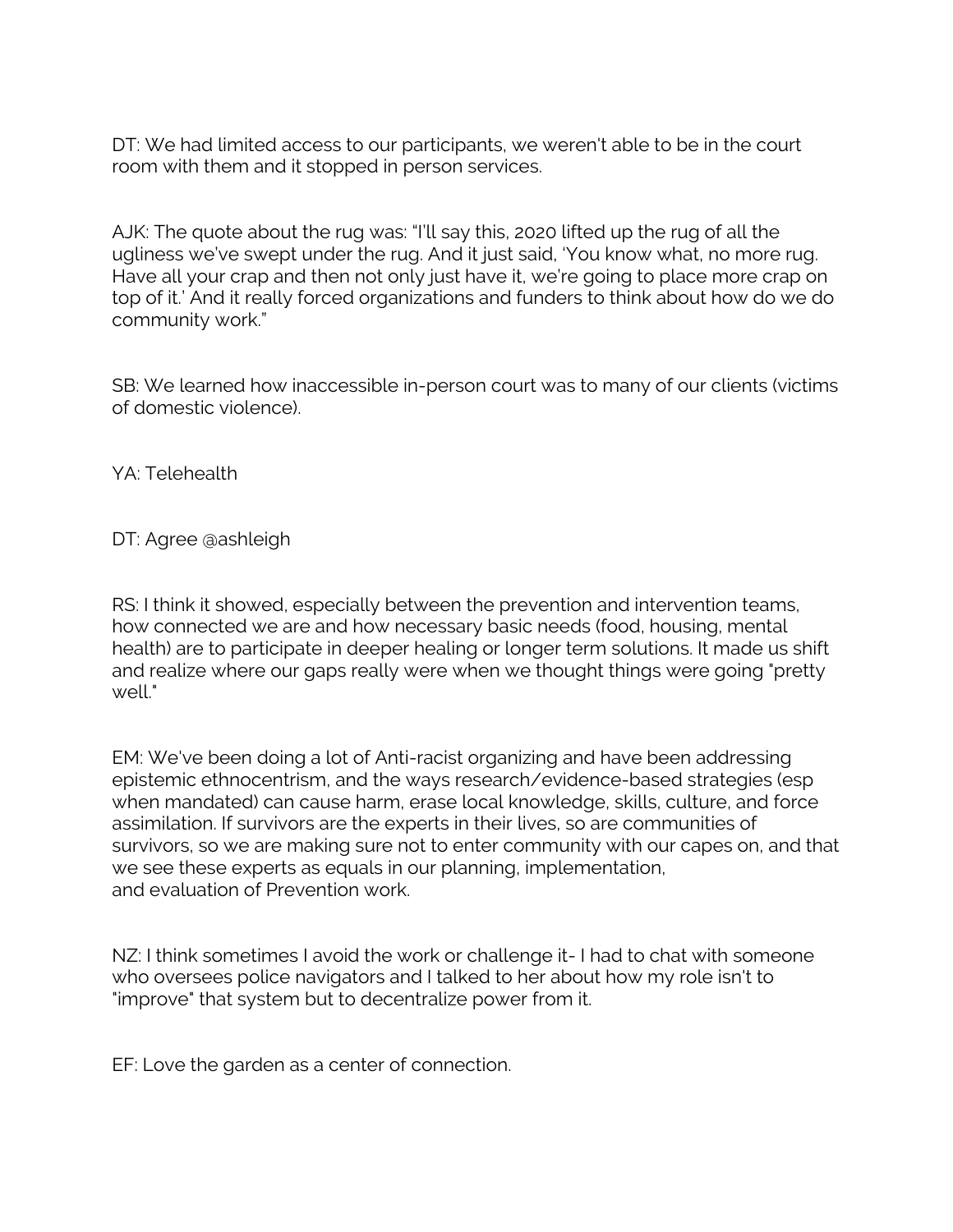AJK: I love this, Pheng! I think community connectedness as a prevention strategy is an amazing opportunity to not let our solutions depend on systems.

SKB: We are trying to END patriarchy.

EM: Love that point!

ST: I would love to learn more about the harms that can be caused by research/evidence-based strategies. Where could I do some reading/learning?

AJK: OH YES #resonates

EF: I think examining the problem with abuse of power stemming from patriarchy, white supremacy, and capitalism is necessary for long term cultural change/violence prevention.

EH: Zoom happens!

AJK: @Erika my life motto these days LOL

SB: Yes! We teach accountability in our prevention curriculum and spend a lot of time cultivating empathy for both people who cause harm and people who have been harmed, explaining to our kids that people will never own up to their behavior and change it if owning up to it will remove them from community.

RS: ^^^ Love that Shoshana

LH: Love how you phrased that, Shoshana! The need to allow people to change their behavior and stay in the community.

EF: yes. the heart of restorative justice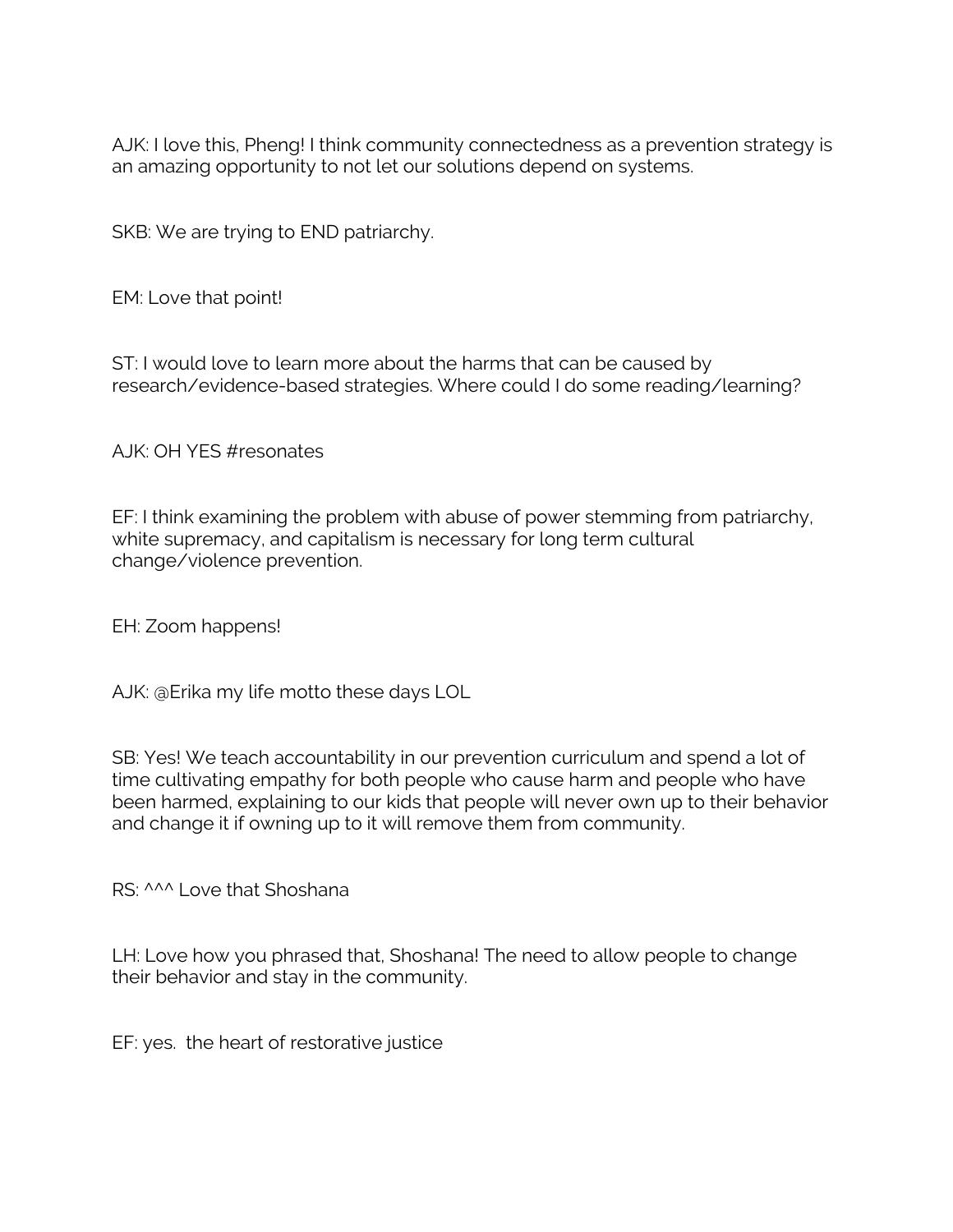JC: Strategy 2: I've read about the "professionalization" of violence intervention/prevention. Meaning, the grassroots, community-led movement work have turned into professional positions requiring college degrees, with a majority of white (wo)men in positions of power (literal and figurative) once again leaving marginalized persons out of the conversation and ability to impact change to create safe communities.

GF: It's not just African American people but all ethnicities.

JC: Strategy 2 (Continued)...another practice is asking community members to participate in focus groups, volunteer, intern, etc. without paying them for their expertise/knowledge. If preventionist work is aiming to dismantle inequity, then funding needs to change to appropriately pay community experts for their time/knowledge.

EM: Incorporating trauma-informed principles and practices and looking at metrics around psychological safety has led to faster data collection and evaluation, adaptability, and support that we've been able to leverage to continue and expand our prevention work over the pandemic.

NZ: ^^^ agree! many orgs are also hesitant to hire staff members who may have been served by the org at some point.

EF: I agree, Robin.

NZ: and it removes the people who have direct experience and can create the best change.

LH: We discussed the need for funding to pay for community involvement and assistance in my MPH program, so I think the field is starting to recognize this need, hopefully.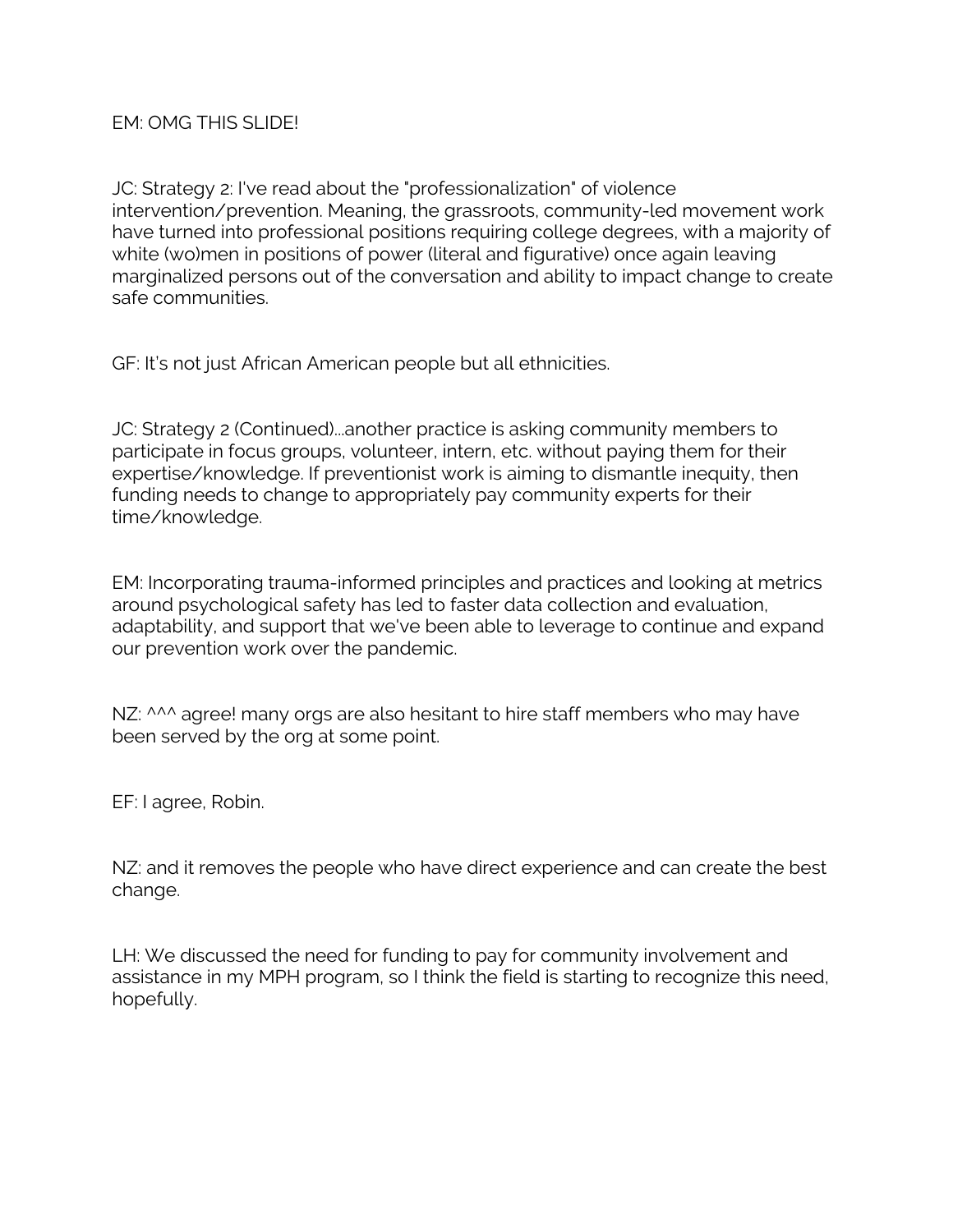AJK: @Jacqueline thanks for lifting this up — I thought the prevention track at NSAC this year got to some of these issues: http://www.nationalsexualassaultconference.org/nsac-2021/

EM: In NY we have been asking funders to be culturally INCLUSIVE. Avoid premature convergence on an intervention without actively including the community because it'll save you time, \$, resources, AND leading with their interest will inspire them to work with you. Don't just extract data. Believe community. Be curious and know that you cannot be the expert in the lives of ppl you don't know and communities you are not a part of. Esp. marginalized communities. We hear this all the time in NYC.

EH: Erin, yes!

CS: "Text Chat Question:" What does it look like to meet community need and work toward health equity (during times of crisis/instability)?

CF: Providing zoom classes and groups.

CF: also allowing services to be provided over the phone.

AJK: We interviewed some preventionists in California about meeting community needs in the Summer of 2020: http://www.preventconnect.org/2020/08/violenceprevention-and-mask-making-fitting-your-communitys-needs/.

EM: Zoom therapy, Office hours, change our bystander intervention tips to include things like "checking-in" on family and friends, opening hotline hours, allowing folks to keep cameras off, taking pieces from clinical supervision models and having support spaces for staff.

AJK: This web conference also had some great examples of how the preventionists were meeting community needs and connecting those efforts to prevention approaches in new ways: http://www.preventconnect.org/2020/03/lets-connectsexual-and-intimate-partner-violence-prevention-during-a-pandemic/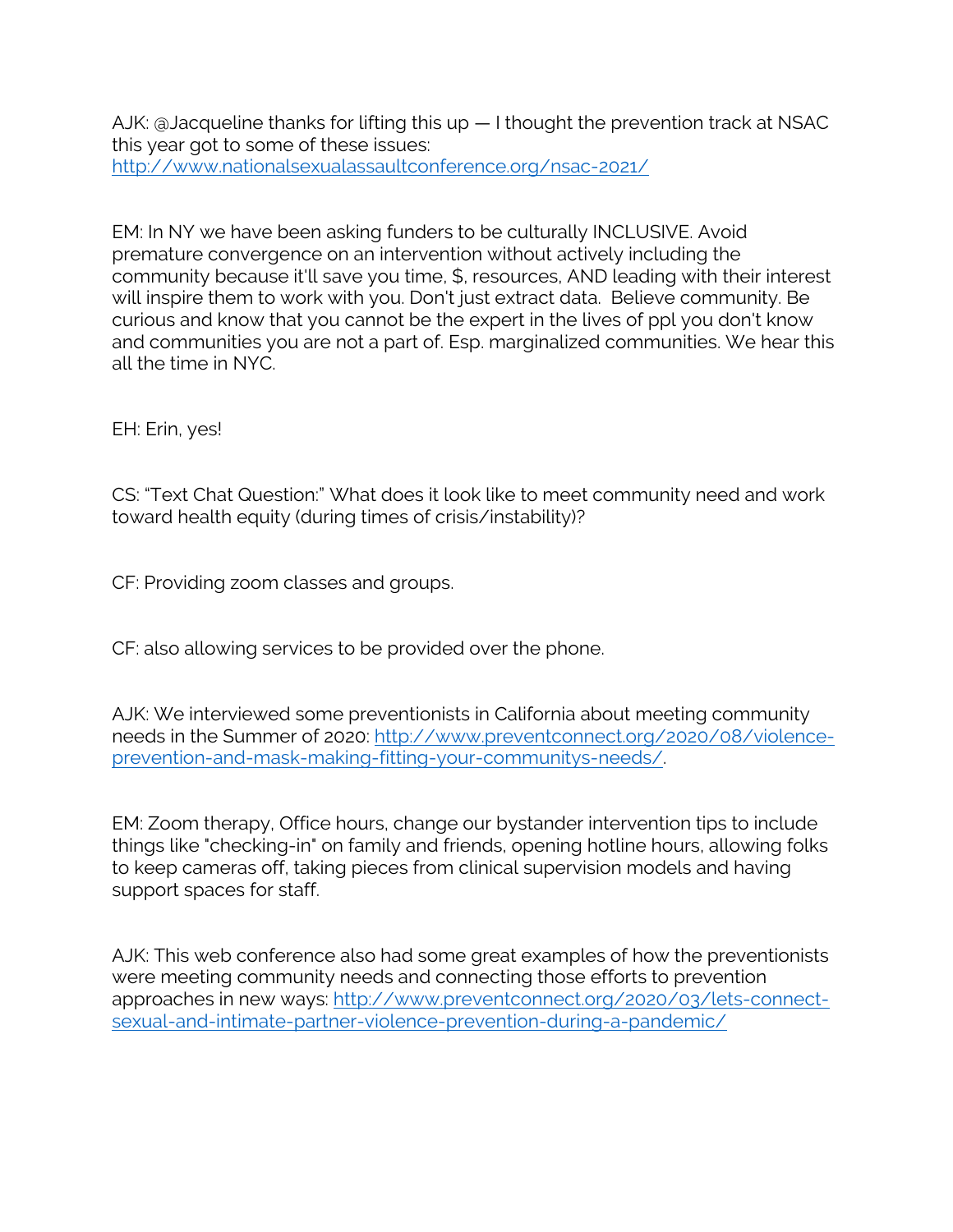EM: Also collaborated with therapists to create a Trauma-Informed work/school environment training to help schools support students and staff impacted by the pandemic.

JL: Indeed Eric, in addition of the pandemic, may I also add anti violence in some of our communities?

CS: Community Narrative + Prevention Toolkit: https://www.menaspeacemakers.org/mdhreport

PT: Thank you for allowing me to share our work and listening.

RU: Can I get a recording? I had to step out for a bit.

EM: This was awesome!

EM: Thank y'all :)

CS: Community Narrative + Prevention Toolkit: https://www.menaspeacemakers.org/mdhreport

MC: Thank you!

CS: "Text Chat Question:" What can you do this week to support community connectedness as a sexual and intimate partner violence prevention strategy?

EVH: Thank you all so very much! Mind racing and expanding.

TV: The recording and text chat transcript will be made available on our website soon.

JL: One and three.